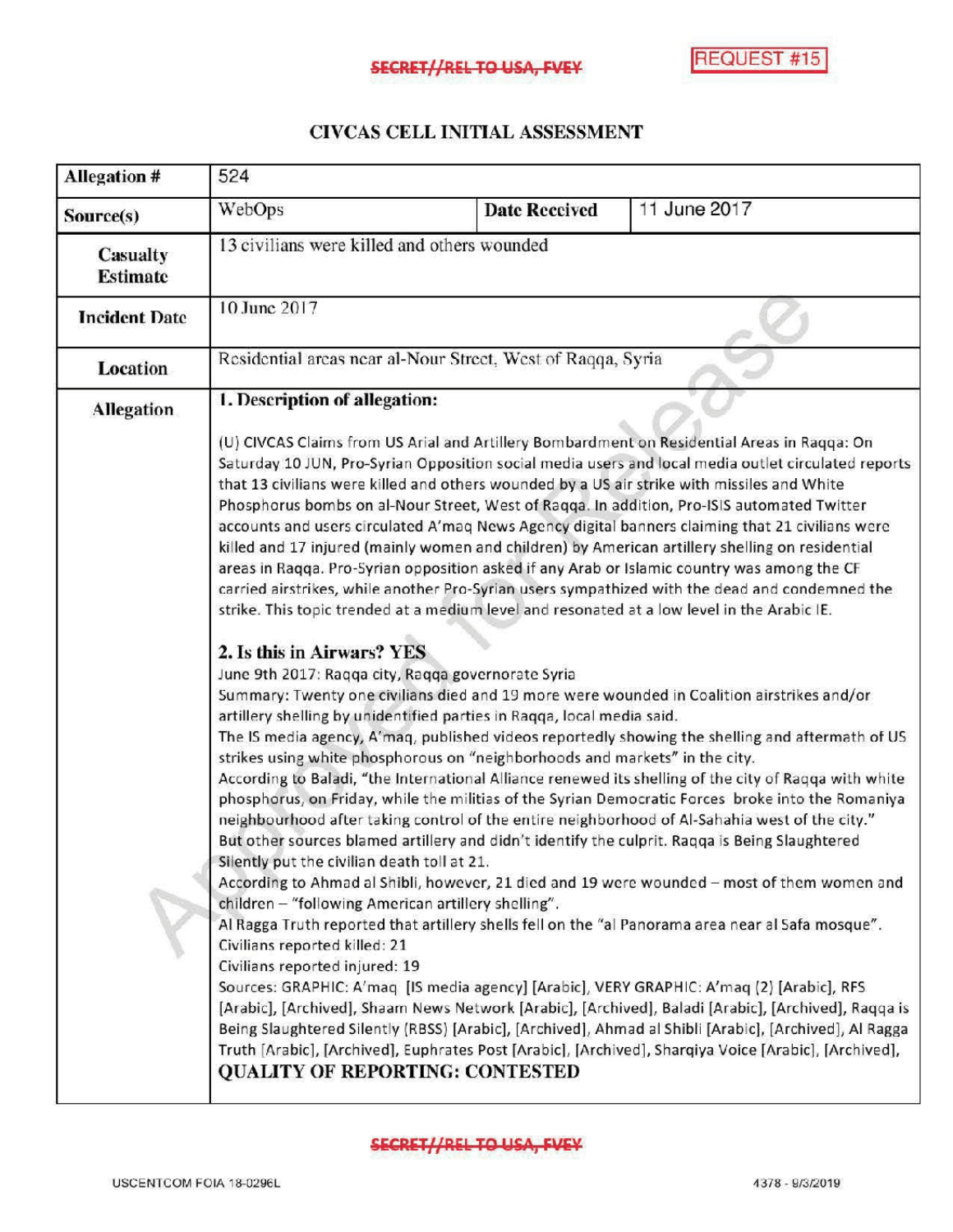## **SECRET//REL TO USA, FVEY**

|                 | 1. Is this allegation a self-report? No. If yes, add details of corroborating strike below and                                                     |  |  |  |  |
|-----------------|----------------------------------------------------------------------------------------------------------------------------------------------------|--|--|--|--|
| <b>Analysis</b> | task a CCAR. If no, move to 2.                                                                                                                     |  |  |  |  |
|                 |                                                                                                                                                    |  |  |  |  |
|                 | 2. Does the allegation include<br>a) video/photo evidence of CIVCAS No.                                                                            |  |  |  |  |
|                 |                                                                                                                                                    |  |  |  |  |
|                 | b) a general location, e.g., Tabaqah, Manbij, Tel Afar; if in Mosul, or similarly sized                                                            |  |  |  |  |
|                 | city, must provide neighborhoods, e.g., Zanjili.Yes.                                                                                               |  |  |  |  |
|                 | <b>AND</b>                                                                                                                                         |  |  |  |  |
|                 | c) a way to identify the date or a 48 hour date range? Yes.                                                                                        |  |  |  |  |
|                 | If yes to all three, move to 6. If any are no, then move to number 3.                                                                              |  |  |  |  |
|                 | 3. Does the allegation contain a                                                                                                                   |  |  |  |  |
|                 | a) General Day, Yes.                                                                                                                               |  |  |  |  |
|                 | <b>AND</b>                                                                                                                                         |  |  |  |  |
|                 | b) Specific location, e.g., MGRS or specific building? No.                                                                                         |  |  |  |  |
|                 | If yes to the two, then move to 6. If any are no, move to number 4.                                                                                |  |  |  |  |
|                 | 4.a. Is the allegation from a single source (even if there are multiple sources, look at whether                                                   |  |  |  |  |
|                 | the sources lack independence, i.e., all derived from one source)? No. If yes, move to 4.b. If                                                     |  |  |  |  |
|                 | no, move to 5.                                                                                                                                     |  |  |  |  |
|                 | 4.b. Is the single source a high quality source OR does it provide specific facts that may                                                         |  |  |  |  |
|                 | warrant a CCAR. If yes, move to 6. If no, then move to 4.c.                                                                                        |  |  |  |  |
|                 | 4.c. Has media interviewed witnesses and/or victims? If yes, then contact journalist and re-                                                       |  |  |  |  |
|                 | assess. If no, then close the allegation.                                                                                                          |  |  |  |  |
|                 | 5.a. Are any of the sources high quality? No. If yes, move to 6. If no, move to 5.b.                                                               |  |  |  |  |
|                 | 5.b. Are there at least two corroborating sources (total of 3) that independently reported the                                                     |  |  |  |  |
|                 | allegation, OR does it provide specific facts that may warrant a CCAR? Yes. If yes, move                                                           |  |  |  |  |
|                 | to 6. If no, close the allegation.                                                                                                                 |  |  |  |  |
|                 | 6. Does the allegation contain sufficient information on the time, location and details to                                                         |  |  |  |  |
|                 | make an assessment of credibility? Yes. I.e., does it provide enough information to                                                                |  |  |  |  |
|                 | determine the date within 48 hour; does it provide enough information to determine a                                                               |  |  |  |  |
|                 | neighborhood, landmark, or other way to where the alleged incident occurred within a .5km                                                          |  |  |  |  |
|                 | radius? Yes. If yes, move to 7. If no, close the allegation.                                                                                       |  |  |  |  |
|                 | 7. Are there any potentially corroborating strikes? Yes. If yes, answer the below questions                                                        |  |  |  |  |
|                 | and task CCAR. If no, close allegation.                                                                                                            |  |  |  |  |
|                 | 1. Assessed date of incident: 10 June 17                                                                                                           |  |  |  |  |
|                 | 2. Location: Raqqa, Syria                                                                                                                          |  |  |  |  |
|                 | 3. Corroborating strikes: Confirmed use $of_{\phi(1)1}$ . Avideo and photo evidence suggest<br>possible credible allegation. TF94-7 should assess. |  |  |  |  |
|                 |                                                                                                                                                    |  |  |  |  |